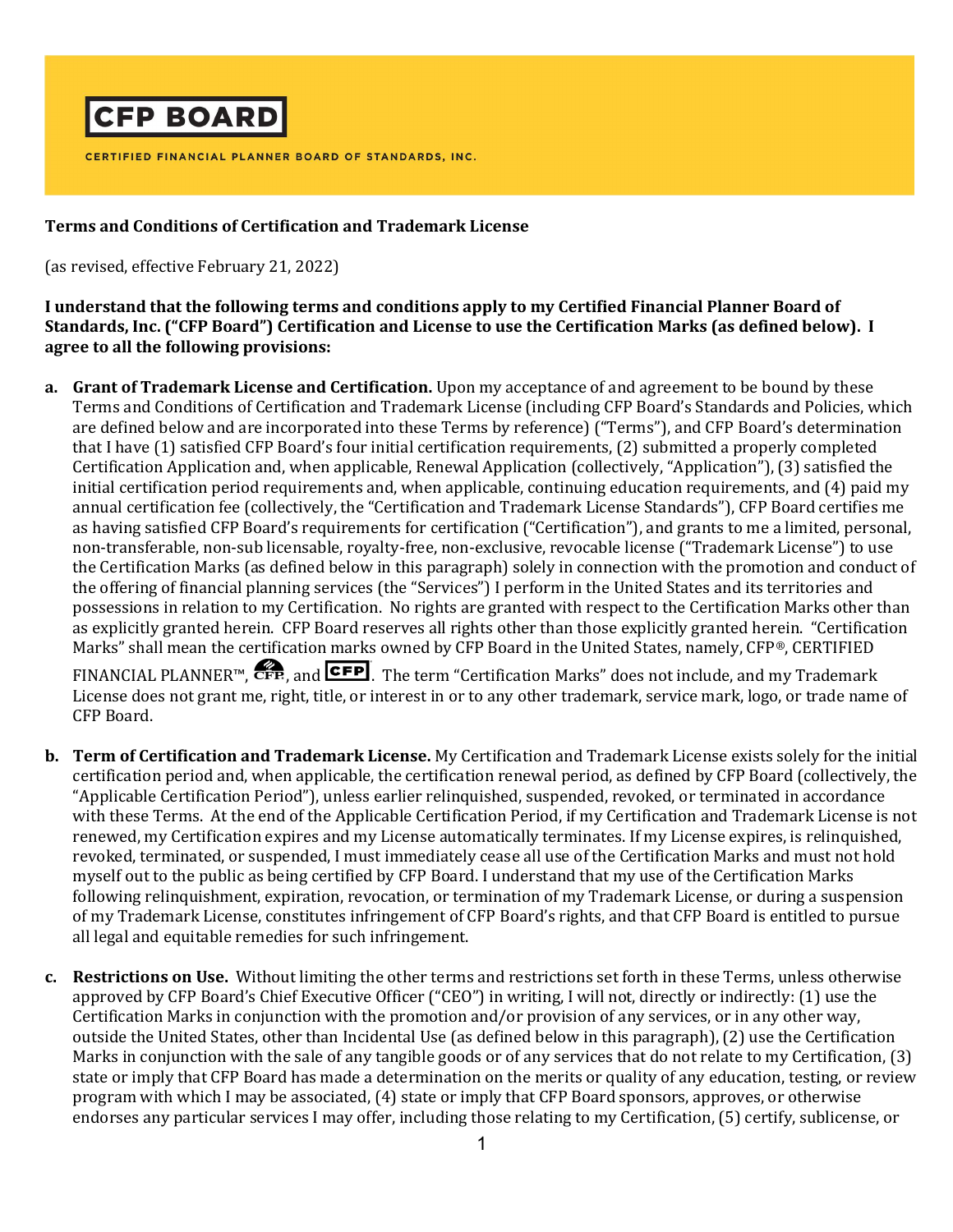otherwise grant to any other individuals or entity the right to use the Certification Marks, (6) use the Certification Marks in a manner that implies another individual or entity is qualified to use the Certification Marks, (7) use the Certification Marks in violation of CFP Board's Standards and Policies (defined below), or in any manner that is false or misleading, (8) use the Certification Marks in violation of any laws and regulations, or (9) use the Certification Marks in any manner beyond that which is expressly authorized by these Terms (collectively, "Restrictions on Use of the Certification Marks").

"Incidental Use" shall mean (i) use of the Certification Marks outside the United States for (a) providing educational materials or information containing the Certification Marks at conferences, seminars, or similar events outside the United States, provided that the material or information identifies the United States as the country of my Certification and Trademark License; (b) authoring articles and other similar educational materials (excluding marketing brochures and the like) containing the Certification Marks for distribution to multiple countries that include the United States, provided that such materials identify the United States as the country of my Certification and Trademark License; (c) using the Certification Marks on a web site that is not specifically targeted at, but is viewable from, outside the United States; and (d) distributing business cards containing the Certification Marks to other individuals who have a license to use the Certification Marks while temporarily traveling outside the United States; (ii) other uses of the Certification Marks that are not materially different from the uses identified in subparagraph (i) of this paragraph; or (iii) identifying myself as having been certified in the United States without using the Certification Marks, such as "I am certified to advise on United States financial matters by the United States affiliate of the Financial Planning Standards Board, Ltd. ("FPSB")." Notwithstanding the foregoing, in no event shall Incidental Use include any use of the Certification Marks that (a) is part of a business solicitation or marketing effort, either by me or through a third party on behalf of me directed towards persons or entities outside the United States; (b) is in connection with the proposed or actual delivery of services outside the United States; or (c) constitutes trademark infringement outside the United States of any CFP, CERTIFIED FINANCIAL PLANNER,

GFP, and **CFP** mark, and any other mark that, if it were owned by someone other than CFP Board or FPSB, would be deemed confusingly similar to any of the foregoing, or any replacement or substitution therefor, including any application or registration therefore, owned or controlled by either CFP Board or FPSB, regardless of whether such marks are registered as trademarks, service marks, or certification marks.

- d. Compliance with Standards and Policies. I have read and I understand CFP Board's (1) CFP® Certification Requirements, (2) Code of Ethics and Standards of Conduct, (3) Fitness Standards for Candidates and Professionals Eligible for Reinstatement (Fitness Standards), (4) Procedural Rules, (5) Guide to Use of the CFP Board Certification Marks, and (6) Privacy Policy (collectively, "CFP Board's Standards and Policies"). I agree to comply with, and be bound by, CFP Board's Standards and Policies, as they presently exist and as CFP Board modifies them from time to time, each of which is incorporated into these Terms by reference. I agree that I read, I understood, and I was required to comply with, and was bound by, the then-applicable versions of CFP Board's Standards and Policies that were in effect from the date I first had a Certification or Trademark License through the date of these Terms, including dates during that interval when I did not have a Certification or Trademark License or when my Certification or Trademark License was suspended. I will display the Certification Marks with such registration symbols, and in such manner, as provided in CFP Board's Standards and Policies, or as otherwise directed by CFP Board. I understand that my Trademark License is conditioned upon continued compliance with these Terms (including but not limited to my obligation to comply with CFP Board's Standards and Policies). CFP Board shall have no responsibility for, liability with respect to, or right to control or participate in, my provision of Services, my representations with respect to such Services, or any agreements for my Services.
- e. Protection of the Certification Marks. I acknowledge the Certification Marks are valid marks, owned by CFP Board, and that CFP Board has the sole right, subject only to the express terms of any license granted by it, to control the use of the Certification Marks. CFP Board shall have the sole right to file applications to register, and to obtain registration for, the Certification Marks. I agree to cooperate fully with CFP Board in filing such applications and obtaining such registrations, including providing CFP Board with specimens of use of the Certification Marks and executing any documents requested by CFP Board, or in protecting, enforcing, and defending the Certification Marks. I will notify CFP Board in writing of any infringements, imitations, claims, or other problems with respect to the Certification Marks which may arise or that otherwise come to my attention. CFP Board shall have the sole right,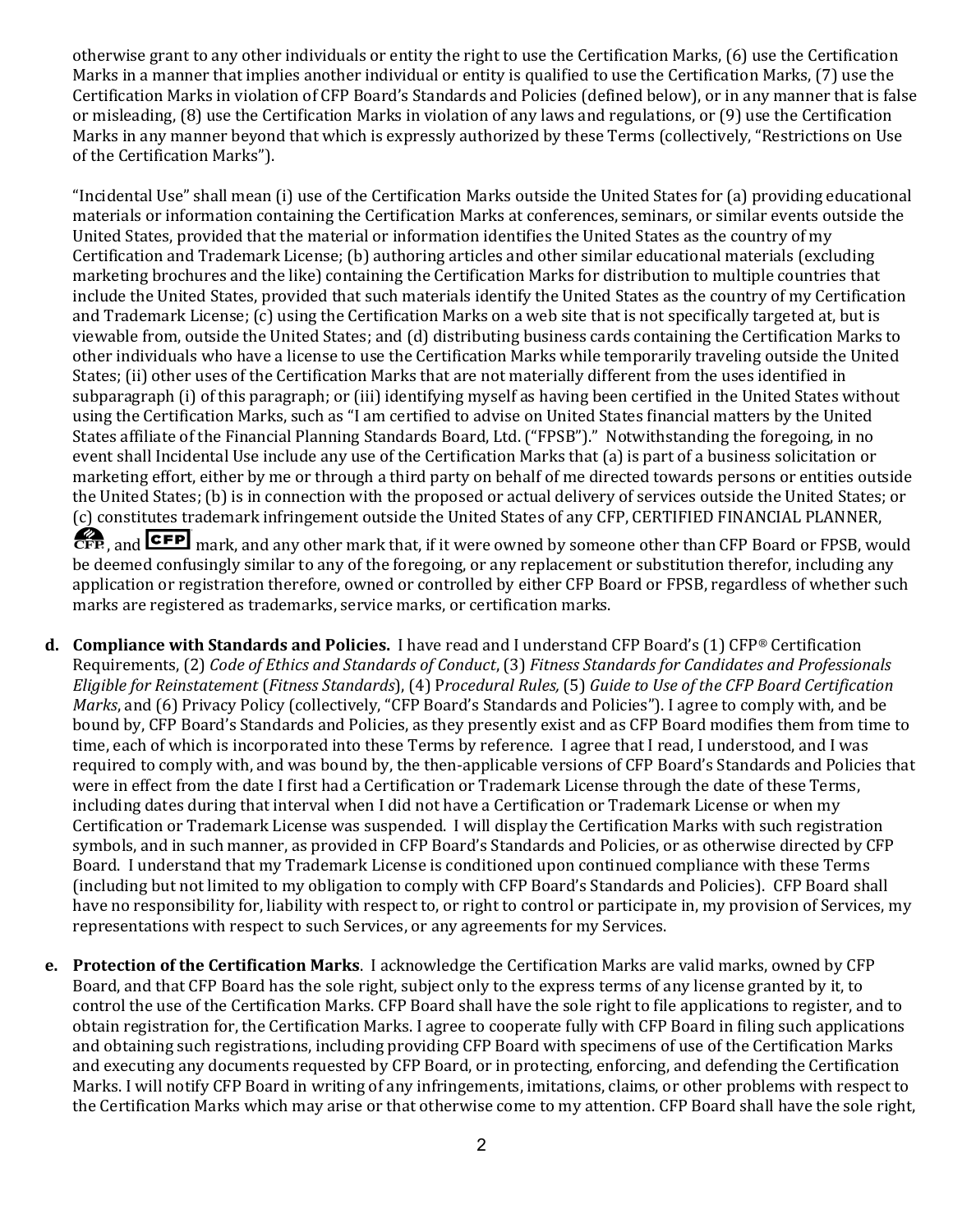but not the obligation, to take any action on account of any such infringement, imitation, claim, or problem. I shall not institute any suit or take any other action on account of such infringements, imitations, claims, or problems without the prior express written consent of CFP Board's CEO.

- f. Ownership; Goodwill. I acknowledge CFP Board's ownership of all right, title, and interest in and to the Certification Marks. Any goodwill resulting from my use of the Certification Marks will inure exclusively to the benefit of CFP Board. I will conduct my business in a way that does not adversely affect CFP Board's reputation or goodwill. I will only display or use the Certification Marks as permitted in these Terms and CFP Board's Standards and Policies, including but not limited to the Guide to Use of the CFP® Certification Marks. I further agree not to:  $(1)$ challenge CFP Board as the sole, absolute, or exclusive owner of all right, title and interest in and to the Certification Marks and the goodwill associated therewith, (2) challenge the validity of this Trademark License, (3) register, use, adopt, or promote any mark that is confusingly similar to any trademark, service mark, logo, or trade name owned by CFP Board, any composite mark which uses all or a portion of the Certification Marks, or any of the Certification Marks, (4) take or encourage any action which would impair the rights of CFP Board in and to the Certification Marks, or impair the goodwill associated with the Certification Marks, or (5) infringe any trademark, service mark, logo, or trade name owned by CFP Board.
- g. Disclaimer of Warranty. THE LICENSE TO THE CERTIFICATION MARKS IS PROVIDED ON AN "AS IS" BASIS. CFP BOARD DISCLAIMS ANY AND ALL EXPRESS OR IMPLIED CONDITIONS, REPRESENTATIONS AND WARRANTIES, INCLUDING ANY IMPLIED WARRANTY OF MERCHANTABILITY, FITNESS FOR A PARTICULAR PURPOSE, COURSE OF DEALING, USAGE OF TRADE, EMPLOYABILITY OR NON-INFRINGEMENT, EXCEPT TO THE EXTENT THESE DISCLAIMERS ARE HELD TO BE LEGALLY INVALID. CFP BOARD HAS NO DUTY OR OBLIGATION TO REGISTER, RENEW, OR OTHERWISE MAINTAIN ANY REGISTRATION FOR THE CERTIFICATION MARKS.
- h. Quality Control. The nature and quality of all advertising, promotional, or other uses I make of the Certification Marks will conform to and comply with the Guide to Use of the CFP Board Certification Marks, and all applicable laws and regulations. CFP Board may, at its election, monitor the manner in which I use the Certification Marks. CFP Board retains, at all times, the right to revoke my Certification and my Trademark License if CFP Board determines, in its sole discretion, that my use of the Certification Marks fails to comply with these Terms, including but not limited to the Guide to Use of the CFP Board Certification Marks.
- i. Authorization to Review Background. I hereby authorize CFP Board and its agents and representatives to review my background, which may include, but is not limited to (1) the review of databases containing civil and criminal records of any or all federal, state, and local government jurisdictions, (2) the review of databases containing records of any federal, state, local, or foreign governmental agency, self-regulatory organization, or other regulatory authority, (3) the review of other public records, (4) the review of arbitration records, and (5) interviews of third parties concerning any matter relevant to my Certification or Trademark License, including my professional background, civil and criminal record, regulatory history, and integrity and fitness to use the CFP® marks.
- j. Consent to Enforcement and Release of Information. I understand and agree that CFP Board has the authority to impose discipline on me in the form of a sanction in accordance with these Terms, including CFP Board's Standards and Policies and the prior versions of CFP Board's Standards and Policies that were in effect at the time the conduct occurred), and in accordance with the Pathway to CFP® Certification Agreement (if applicable), for conduct that CFP Board determines, in its sole discretion, constitutes grounds for such a sanction. I understand and agree that I may be subject to sanction by CFP Board for any conduct (including acts or omissions) that occurs (1) between the date that I first have a Certification or Trademark License through the last date that I have a Certification or Trademark License, including dates during that interval when I do not have a Certification or Trademark License or when my Certification or Trademark License is suspended, (2) in connection with my communications with CFP Board about any topic, including my Application, regardless of the date those communications occur, and (3) prior to the date that I first have a Certification or Trademark License, if I do not inform CFP Board of that conduct, in writing, prior to the date that I first have a Certification or Trademark License. I understand and agree that CFP Board has the authority to require that I pay, as a condition of my Certification and Trademark License, the fees, costs, or other amounts imposed on me, pursuant to CFP Board's Standards and Policies, in connection with any investigation, Complaint, proceeding, or sanction. CFP Board may impose a form of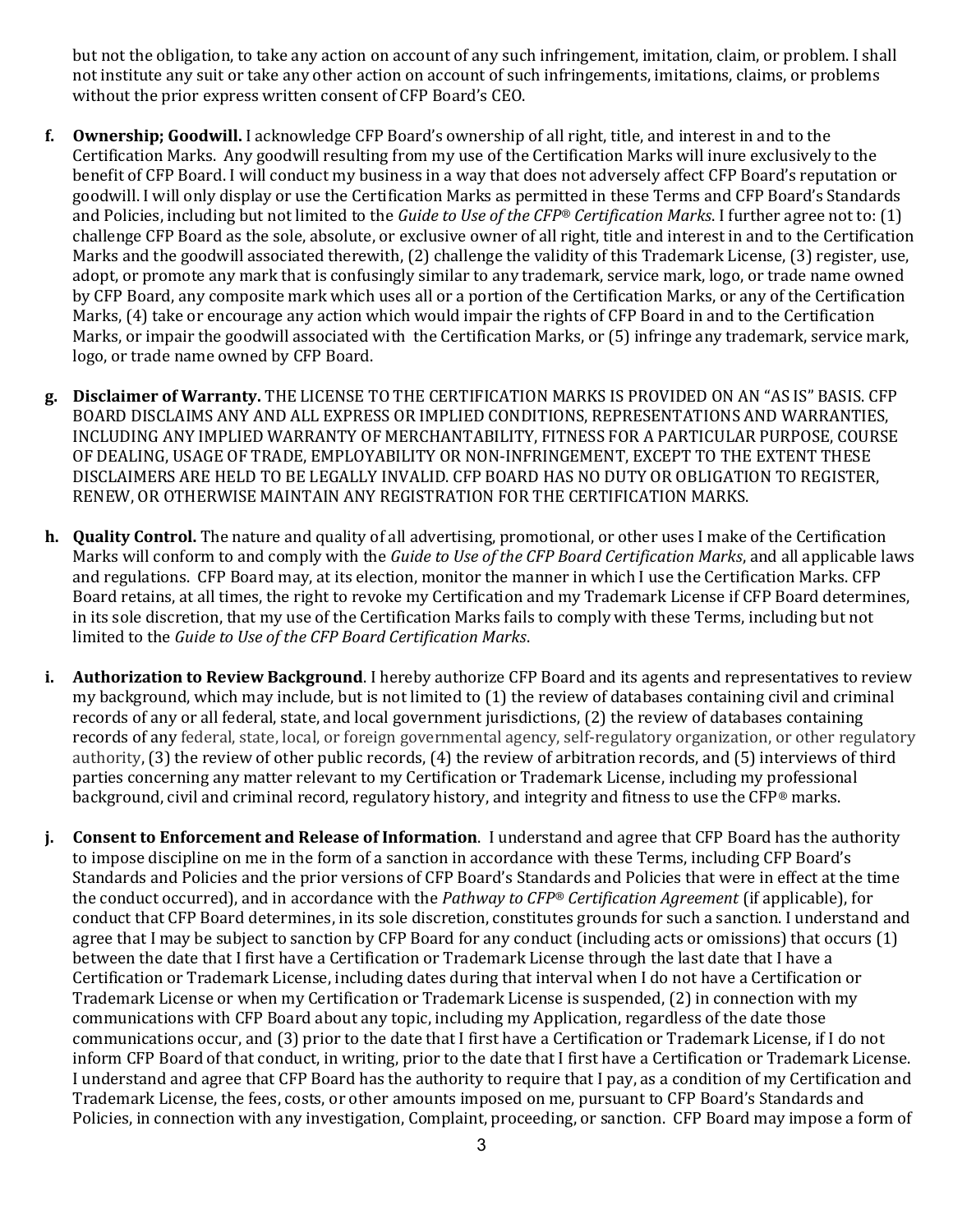private sanction or public sanction. I understand and agree that if CFP Board imposes a form of public sanction against me, including but not limited to a Public Censure, Suspension, Interim Suspension, Administrative Suspension, Revocation, Administrative Revocation, Temporary Bar, Administrative Temporary Bar, Permanent Bar, or Administrative Permanent Bar, CFP Board shall have the right to publish the order imposing the public sanction and/or a summary of the contents of the order in a press release, on CFP Board's website, and any other form of public disclosure that CFP Board determines is appropriate. In the publication, CFP Board will have the right to identify me, the grounds for sanction, and the form of sanction, and provide some or all of the facts, as CFP Board has determined them to be, that CFP Board has determined are relevant to the sanction, including information which otherwise may be private or confidential under CFP Board's Standards and Policies.

- k. Cooperation. I agree to fully cooperate with CFP Board with respect to any potential ground for imposition of a sanction, including but not limited to any investigation or proceeding initiated by CFP Board pursuant to CFP Board's Procedural Rules.
- l. Voluntary Relinquishment of Certification and Termination of Trademark License. I may voluntarily relinquish my Certification and terminate my Trademark License at any time by submitting written notice to CFP Board. If I either relinquish my Certification or terminate my Trademark License, that shall constitute both a relinquishment of my Certification and a termination of my Trademark License. A voluntary relinquishment of Certification and termination of Trademark License shall not take effect until CFP Board processes the relinquishment and termination and updates CFP Board's records accordingly ("Effective Date of Relinquishment"). On the Effective Date of Relinquishment, my Certification is revoked, my Trademark License terminates, and I shall discontinue any and all use of the Certification Marks. My voluntarily relinquishment of my Certification and termination of my Trademark License does not relieve me of any indebtedness or any other obligation that I may have to CFP Board.
- m. Revocation of Certification and Termination of Trademark License. Should CFP Board determine, in its sole discretion, that I have failed to comply with these Terms (including any document incorporated herein by reference), or that I had not satisfied the CFP® Certification Requirements or Fitness Standards at the time I was granted Certification (regardless of whether the relevant facts and circumstances were known by or disclosed to CFP Board), CFP Board may, in its sole discretion, revoke my Certification and terminate my Trademark License, take any action permitted by CFP Board's Standards and Policies, and/or take other action permitted by law. In determining whether you had satisfied the CFP® Certification Requirements or *Fitness Standards* at the time you were granted Certification, CFP Board may implement the process set forth in the *Procedural Rules* that applies to investigations and adjudications of alleged misconduct. Should CFP Board determine, in its sole discretion, that I have misused the Certification Marks, I understand and agree that such action may cause irreparable harm, and at and in accordance with CFP Board's direction, I will immediately stop using the Certification Marks or change the manner in which I use the Certification Marks so that I am not misusing the Certification Marks. I understand CFP Board may have additional rights under applicable law with respect to the Certification Marks, and that the rights and remedies provided under these Terms are in addition to, and not in lieu of, CFP Board's other rights.
- n. Retention of Jurisdiction. Notwithstanding any expiration, relinquishment, suspension, revocation, or termination of my Certification and Trademark License, (1) I shall continue to be subject to any form of sanction available under these Terms, including CFP Board's Standards and Policies, provided that CFP Board shall file any Complaint against me under CFP Board's *Procedural Rules* no later than five (5) years after the last date that I have a Certification or Trademark License, and (2) I agree to comply with, and be bound by, CFP Board's Procedural Rules, as it presently exists and as CFP Board modifies it from time to time, until the later of five (5) years after the last date that I have a Certification or Trademark License or the last date that I am subject to any form of sanction available under these Terms.
- o. Waiver and Release. In consideration for CFP Board processing my Application, I hereby and forever waive and release CFP Board, its directors, officers, employees, volunteers, representatives, agents, assigns and others acting on its behalf or at its discretion (collectively, "Released Parties," and individually, a "Released Party") from any and all actions, claims, and demands, of any kind whatsoever, now existing or hereafter arising, out of or relating to these Terms (excluding an arbitration to challenge an C&SEC Final Order as provided in section (r) of these Terms)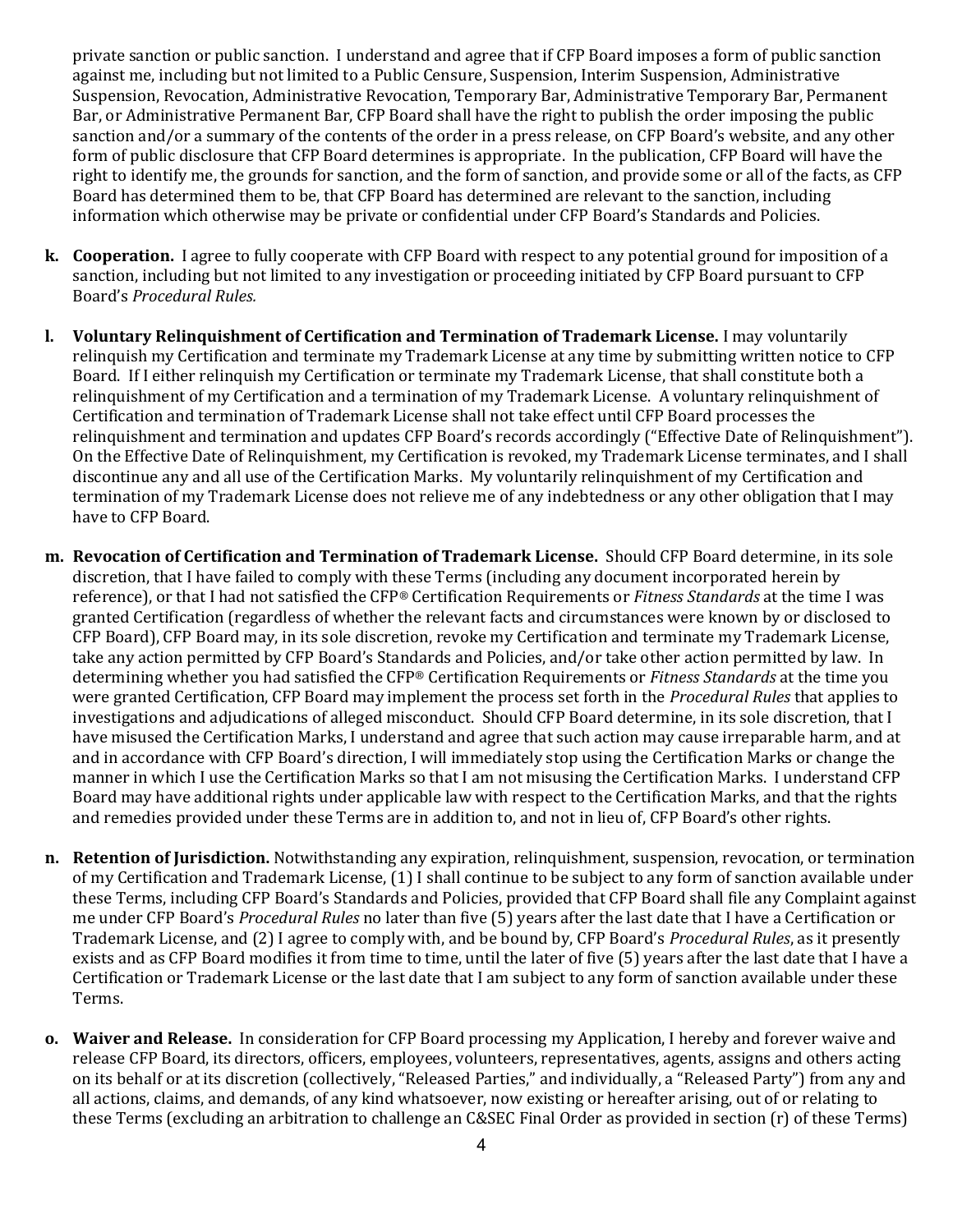(collectively, "Released Claims"), except to the extent that the Released Claims are based upon the willful misconduct or gross negligence of the person or entity against whom it was raised. To the extent applicable, and particularly if I reside in California, I expressly waive any rights or benefits that California Civil Code section 1542 or any other laws, legal decisions and/or legal principles of similar effect might provide to me now or in the future, and agree that the releases provided above extend to all claims, current and future, known or unknown, suspected or unsuspected, subject to the representations and warranties provided by the parties herein. California Civil Code section 1542 (to the extent such section is applicable) reads as follows:

## A GENERAL RELEASE DOES NOT EXTEND TO CLAIMS WHICH THE CREDITOR DOES NOT KNOW OR SUSPECT TO EXIST IN HIS OR HER FAVOR AT THE TIME OF EXECUTING THE RELEASE, WHICH IF KNOWN BY HIM OR HER MUST HAVE MATERIALLY AFFECTED HIS OR HER SETTLEMENT WITH THE DEBTOR.

I represent and certify that I have read the provisions of California Civil Code section 1542, and that either (1) the effect and import of those provisions have been explained to me by my own counsel, or (2) I have had an adequate opportunity to have those provisions explained to me by my own counsel. I further acknowledge and agree that this waiver of rights under California Civil Code section 1542 has been separately bargained for and is an essential and material term of these Terms, and, without such waiver, these Terms would not have been entered into. I understand that the facts with respect to which these Terms are given may hereafter prove to be different from the facts as I now know them or believe them to be, and I hereby accept and assume the risk thereof and agree that these Terms shall be and shall remain, in all respects, effective and not subject to termination or rescission by reason of any such difference in facts. I understand and acknowledge the significance and consequence of such specific waiver of unknown claims and hereby assume full responsibility for any injuries, damages, losses or liabilities that I may hereinafter incur or discover from the waiver of these unknown claims.

- p. Indemnification. I covenant and agree to defend, indemnify, and hold harmless CFP Board, its directors, officers, employees, volunteers, representatives, agents, assigns and others acting on its behalf or at its discretion (collectively, "Indemnified Parties," and individually, "Indemnified Party") from any and all actions, claims, and demands, of any kind whatsoever brought or threatened by any third parties or governmental entities (Third-Party Claims), and from any judgments, awards, damages, and costs and expenses (including reasonable fees of attorneys and other professionals), arising out of or relating to: (1) any actual or alleged misrepresentation or omission by me in my Application or actual or alleged breach by me of these Terms, (2) any actual or alleged failure by me or my authorized agents to abide by CFP Board's Standards and Policies, (3) any actual or alleged failure by me or my authorized agents to comply with applicable laws, (4) any of my acts or omissions, including, without limitation, any services provided by me or those acting on my behalf or at my discretion, (5) any unauthorized representation, warranty, agreement or the like, express or implied, made or alleged to have been made by me or my authorized agents to or with any third party with respect to any acts or omissions, or (6) actual or alleged acts or omissions by me in connection with the use of the Certification Marks or the Services offered by me using the Certification Marks (collectively, "Indemnified Matters", and individually, an "Indemnified Matter"). I will promptly confirm in writing my intention to defend the Indemnified Party(ies) upon learning of any Third-Party Claim (including any such claim brought to my attention by CFP Board). Whether or not I confirm my intention to defend, I agree that each of the Indemnified Parties, at their sole discretion, shall have the right to retain counsel of their choice to represent them in the defense or settlement of any Indemnified Matter, without prejudice to my obligation to indemnify all resulting costs and expenses (including reasonable fees of attorneys and other professionals). I further agree that I may settle an Indemnified Matter only if that settlement (a) does not entail an admission on the part of an Indemnified Party that an Indemnified Party violated any law or infringed the rights of any person, (b) has no effect on any other claims against an Indemnified Party, (c) is paid for entirely by me, (d) requires the third-party claimant to release the Indemnified Parties from all alleged liability, and (e) does not impose any obligation on an Indemnified Party except to the extent such Indemnified Party consents in writing to the imposition of any such obligation.
- q. Limitation of Liability. TO THE EXTENT NOT PROHIBITED BY LAW, IN NO EVENT WILL THE LIABILITY OF CFP BOARD OR ANY OF THE RELEASED PARTIES FOR ANY DIRECT, INDIRECT, SPECIAL, CONSEQUENTIAL, INCIDENTAL PUNITIVE, OR ANY OTHER KIND OF DAMAGES, INCLUDING WITHOUT LIMITATION ATTORNEY'S FEES, LOSS OF BUSINESS, REVENUE, PROFITS OR OTHER ECONOMIC ADVANTAGE, HOWEVER CAUSED, WHETHER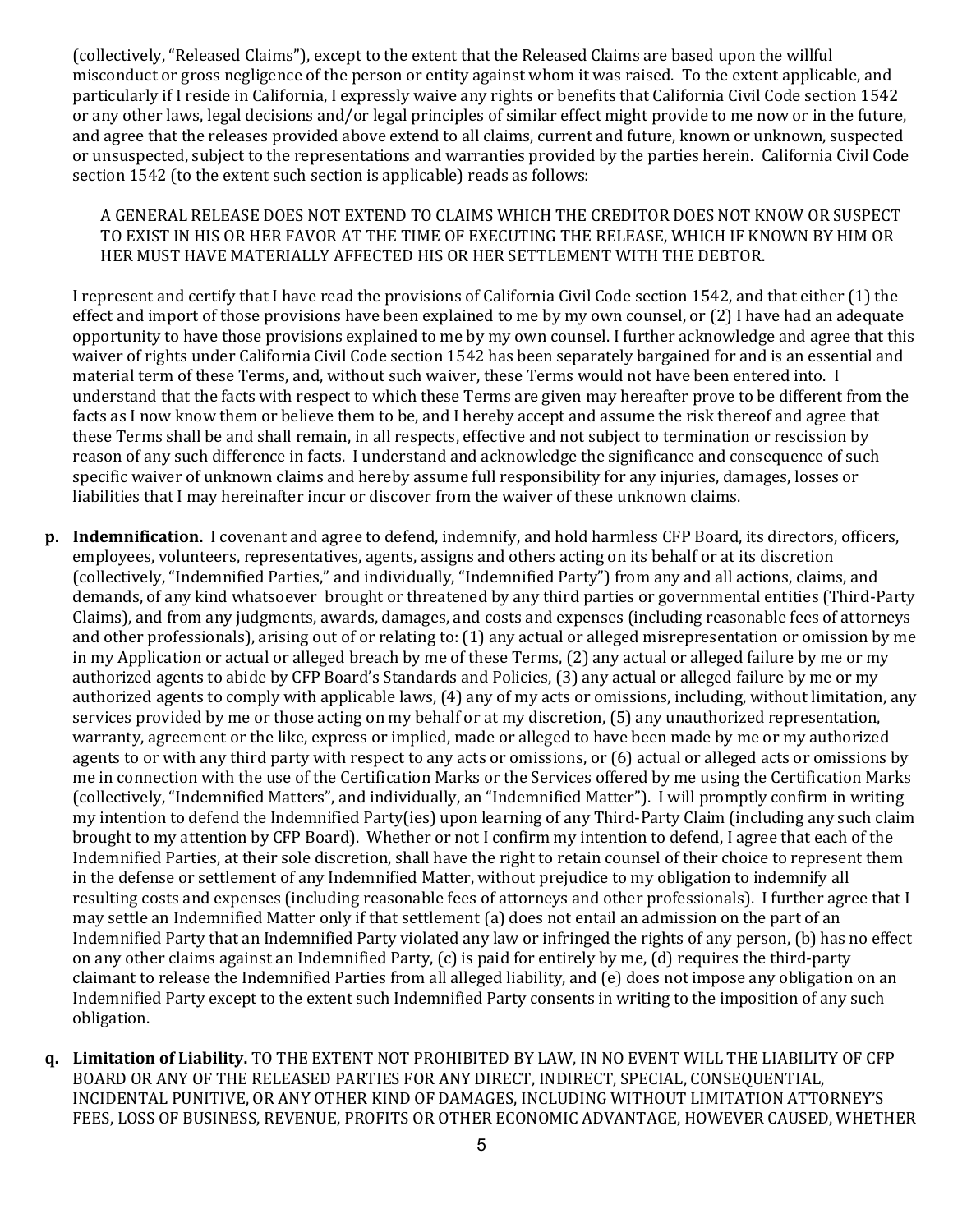IN CONTRACT, TORT (INCLUDING NEGLIGENCE AND DEFAMATION), OR OTHERWISE, REGARDLESS OF THE THEORY OF LIABILITY, ARISING OUT OF OR RELATED TO (1) MY APPLICATION AND/OR THESE TERMS, (2) THE RELINQUISHMENT, SUSPENSION, REVOCATION, AND/OR TERMINATION OF MY CERTIFICATION AND/OR MY TRADEMARK LICENSE, (3) MY USE OF, AND/OR INABILITY TO USE, ANY OF THE CERTIFICATION MARKS, (4) THE ENFORCEMENT OR APPLICATION OF CFP BOARD'S STANDARDS AND POLICIES, (5) THE IMPOSITION OF ANY SANCTION IN ANY FORM, AND (6) CFP BOARD'S RELEASE OR DISCLOSURE OF ANY INFORMATION, WHETHER THE INFORMATION IS OR WAS CONFIDENTIAL, PRIVATE, OR OTHERWISE, EXCEED \$1,000, EXCLUDING ANY AMOUNTS AWARDED UNDER THE ATTORNEY'S FEES PROVISION SET FORTH IN PARAGRAPH S OF THESE TERMS. ANY LIABILITIES OF CFP BOARD OR THE RELEASED PARTIES SHALL BE LIMITED AND EXCLUDED AS SET FORTH IN THIS PARAGRAPH, EVEN IF CFP BOARD OR A RELEASED PARTY HAS BEEN ADVISED OF THE POSSIBILITY OF SUCH DAMAGES AND EVEN IF THE REMEDY FAILS OF ITS ESSENTIAL PURPOSE.

r. Mandatory Arbitration; Requirement to Exhaust Remedies; Waiver of Claims Brought More Than Sixty Days After Final Decision of CFP Board's Appeals Commission; Waiver of Claims Brought Other Than in an Individual Capacity. This mandatory arbitration provision is governed by the Federal Arbitration Act. Any action, claim, or demand (collectively "Claims," and individually a "Claim"), including claims against CFP Board or any of the Released Parties, arising out of or relating to these Terms (including my obligation to comply with, and CFP Board's enforcement of, CFP Board's Standards and Policies) or the breach thereof, or my relationship with CFP Board, or regarding the application, enforcement, or interpretation of these Terms and this arbitration provision, shall be resolved by arbitration administered by the American Arbitration Association ("AAA") under its Commercial Arbitration Rules, as modified by this paragraph. All such Claims are subject to arbitration, no matter the legal theory on which they are based or the remedy (damages, injunctive, or declaratory relief) that is sought. This includes without limitation any Claim based on contract, tort (including intentional tort), fraud, agency, negligence, common law (including common law due process), statutory or regulatory provisions, or any other sources of law, and any Claim made independently of or with other Claims. No Claim permitted under these Terms (including any claim for breach of common law due process) arising out of or relating to any proceeding conducted pursuant to the Procedural Rules, Administrative Order issued by CFP Board Counsel ("Administrative Order"), or Order issued by CFP Board's Disciplinary and Ethics Commission ("DEC Order") may be brought unless the Procedural Rules expressly authorize me to file an appeal, and I have exhausted my remedies under the Procedural Rules by timely appealing the Administrative Order or DEC Order to, and obtaining a final decision from, CFP Board's Appeals Commission (or for appeals filed on or prior to February 20, 2022, CFP Board's Code and Standards Enforcement Committee) (the Appeals Commission and Code and Standards Enforcement Committee collectively are referred to herein as the "Appeals Commission"). I further agree that if I do not timely appeal any Administrative Order or DEC Order to CFP Board's Appeals Commission, then any such Administrative Order or DEC Order shall be final and I will not be permitted to challenge that Administrative Order or DEC Order or assert any Claim arising from or related to such Administrative Order or DEC Order in any forum, whether arbitration or otherwise. I may bring a Claim permitted under these Terms only in my individual capacity. I cannot bring a Claim (whether as a plaintiff or class member) in any purported class action, private attorney general, or other representative action. The arbitrators will not award relief for or against anyone who is not a party. I understand and agree that no demand for arbitration arising from any proceeding conducted pursuant to the Procedural Rules, Administrative Order, DEC Order, or order of CFP Board's Appeals Commission can be filed more than sixty (60) days after the issuance and service upon me of a final decision of CFP Board's Appeals Commission ("Appeals Commission Final Order"), and that if I fail to timely file an arbitration demand, then any such Appeals Commission Final Order shall be final and binding on me, and that I cannot challenge that Appeals Commission Final Order or assert any Claim arising from that Appeals Commission Final Order. Upon the timely and proper filing of a demand for arbitration, the Appeals Commission Final Order is stayed pending the arbitration award or other final decision in the arbitration. The arbitration shall be conducted by a panel of three arbitrators ("Arbitration Panel"), each of whom shall have at least five years of experience as a federal and/or state court judge. The place of arbitration shall be Washington, DC. The AAA shall send contemporaneously to each party an identical list of 15 names of persons chosen from the National Roster who satisfy the requirements of this paragraph. Each party shall strike no more than three of the names, number the remaining names in order of preference, and return the list to the AAA. From among the persons who have been approved on both lists, and in accordance with the designated order of mutual preference, the AAA shall invite the acceptance of three arbitrators to serve. If for any reason the appointments cannot be made from the submitted lists, the AAA shall have the power to make the appointment from among other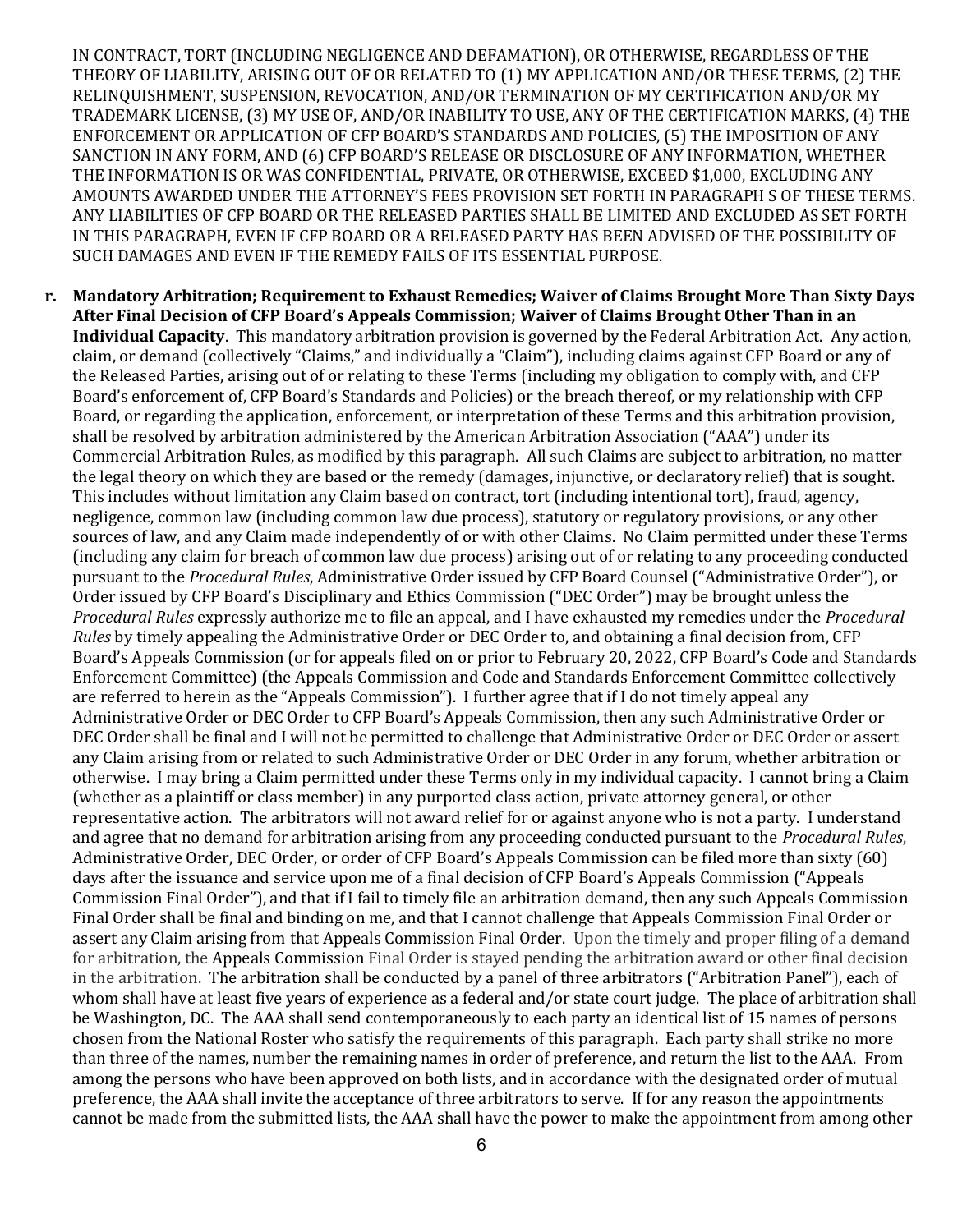members of the National Roster who have at least five years of experience as a federal and/or state court judge, without the submission of additional lists. The AAA shall determine who shall serve as Chair of the Arbitration Panel. Subject to the conditions set forth in this paragraph, the Chair of the Arbitration Panel, or if a party needs emergency relief prior to the appointment of the Chair of the Arbitration Panel, then a single emergency arbitrator designated by the AAA, shall have the exclusive power to adjudicate any request for injunctive relief or other interim measure. The arbitrators shall require the parties to exchange only the documents on which the parties rely in support of or in opposition to any claim, defense or counterclaim, and to identify, including by providing the name and, if known, address and telephone number, of each person the parties will call to testify at the hearing. Additional discovery may be had only where the arbitrators so order, upon a showing of substantial need. The arbitration award shall be made within nine months of the filing of the demand to arbitrate; however, the parties may agree to extend this time limit. The arbitrators and the arbitration award shall comply with these Terms, including but not limited to, the Choice of Law, Limitation of Liability, and Attorney's Fees provisions. The arbitrators are not authorized to award punitive or other damages not measured by the prevailing party's actual damages, or that otherwise conflict with these Terms. Each party shall bear an equal share of the arbitrators' and AAA's administrative fees of arbitration. The arbitration award and any interim measure shall be final and binding on the parties and may be entered in any court of appropriate subject matter jurisdiction in the District of Columbia. If I publicly disclose facts relating to the arbitration, then CFP Board shall have the right to publicly disclose facts relating to the arbitration, including without limitation any information which otherwise may be private or confidential under CFP Board's Standards and Policies. In any event, CFP Board shall make a public report about the result of the arbitration that, without disclosing my identity, states who prevailed in the arbitration, and identifies the nature of the dispute including facts relating to the arbitration.

s. Attorney's Fees. In the event that I am the prevailing party in the arbitration of a Claim involving me as a party in opposition to either CFP Board or any of the Released Parties, the Arbitration Panel shall award me my actual attorney's fees and costs up to an amount that shall not exceed \$30,000, and CFP Board shall pay the full amount of the arbitrators' and AAA's administrative fees of arbitration.

## t. Miscellaneous.

- 1. Integration. My Application, these Terms as they now exist or as they may hereafter be modified as permitted herein (including the documents incorporated herein by reference, as they now exist or as modified as permitted herein), and any written document signed by both me and CFP Board that is titled "Amendment to Terms and Conditions of Certification and Trademark License" constitutes the complete agreement between me and CFP Board, and supersedes all prior or contemporaneous oral or written representations, discussions, or understandings, with respect to the subject matter hereof. CFP Board may modify these Terms upon notice to me. No modifications by me to these Terms shall be binding upon CFP Board unless agreed to in writing by CFP Board.
- 2. Assignment. I understand that I must not assign or transfer my Certification or Trademark License or any of my rights or obligations under these Terms. Any attempted assignment, transfer or delegation by me of these Terms, my Certification or Trademark License, or any of my rights or obligations hereunder, shall be null and void. CFP Board may assign these Terms, in whole or in part, and any other of its rights herein, without prior notice to me and without restricting or obtaining my prior consent.
- 3. Relationship. My relationship with CFP Board is that of an individual granted a Certification and Trademark License to use the Certification Marks pursuant to these Terms. I do not have a partnership, franchise, joint venture, or agency relationship with CFP Board. Neither these Terms nor my Certification or Trademark License create an employment relationship with CFP Board.
- 4. Interpretation. These Terms, which I understand are binding upon me in consideration for CFP Board processing my Application, shall be interpreted in such a manner as to aid in effectuating the purposes and business of CFP Board. Except for the Indemnified Parties and the Released Parties, to the limited extent of their rights as addressed above, there are no third-party beneficiaries of these Terms. No third-party private right of action shall be permitted against CFP Board for acts or omissions taken by CFP Board in furtherance of its